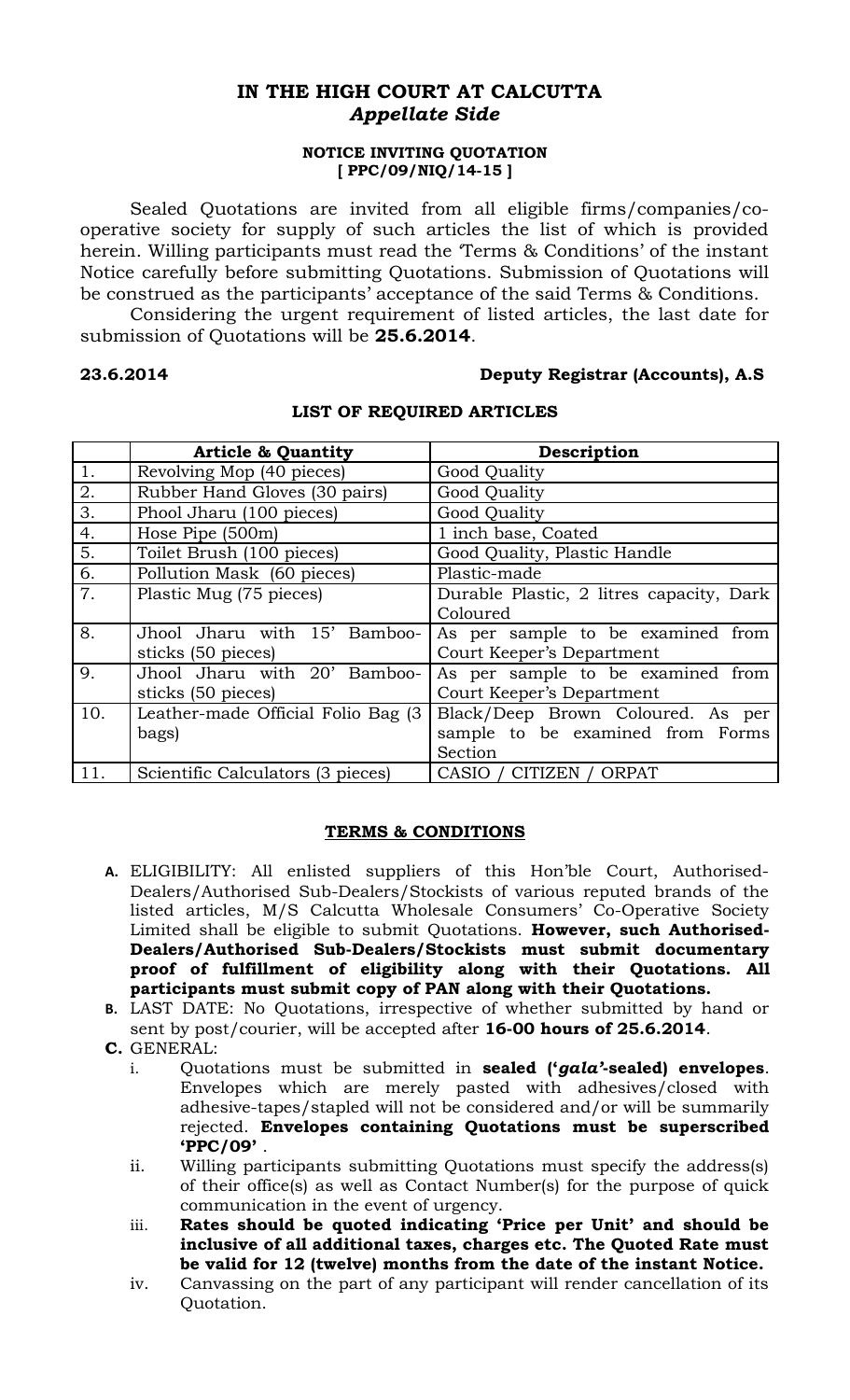- v. Competent Authority of this Hon'ble Court may cancel the process without ascribing any reason whatsoever.
- vi. Competent Authority of this Hon'ble Court shall summarily reject Quotations of such suppliers which are reasonably believed to have either supplied improper articles or engaged in irregular/unethical activities.
- vii. Competent Authority of this Hon'ble Court is not bound to accept the lowest Quote, and may issue Purchase Order in favour of such participant whose Quotation will be reasonably held as substantially responsive and/or approvable. In this regard, the decision of such Authority will be final.
- viii. Strict punitive actions may be taken in case of supply of articles not conforming to the offered and/or ordered brand/description/specification.

**<><><><><><><><><><><><><>**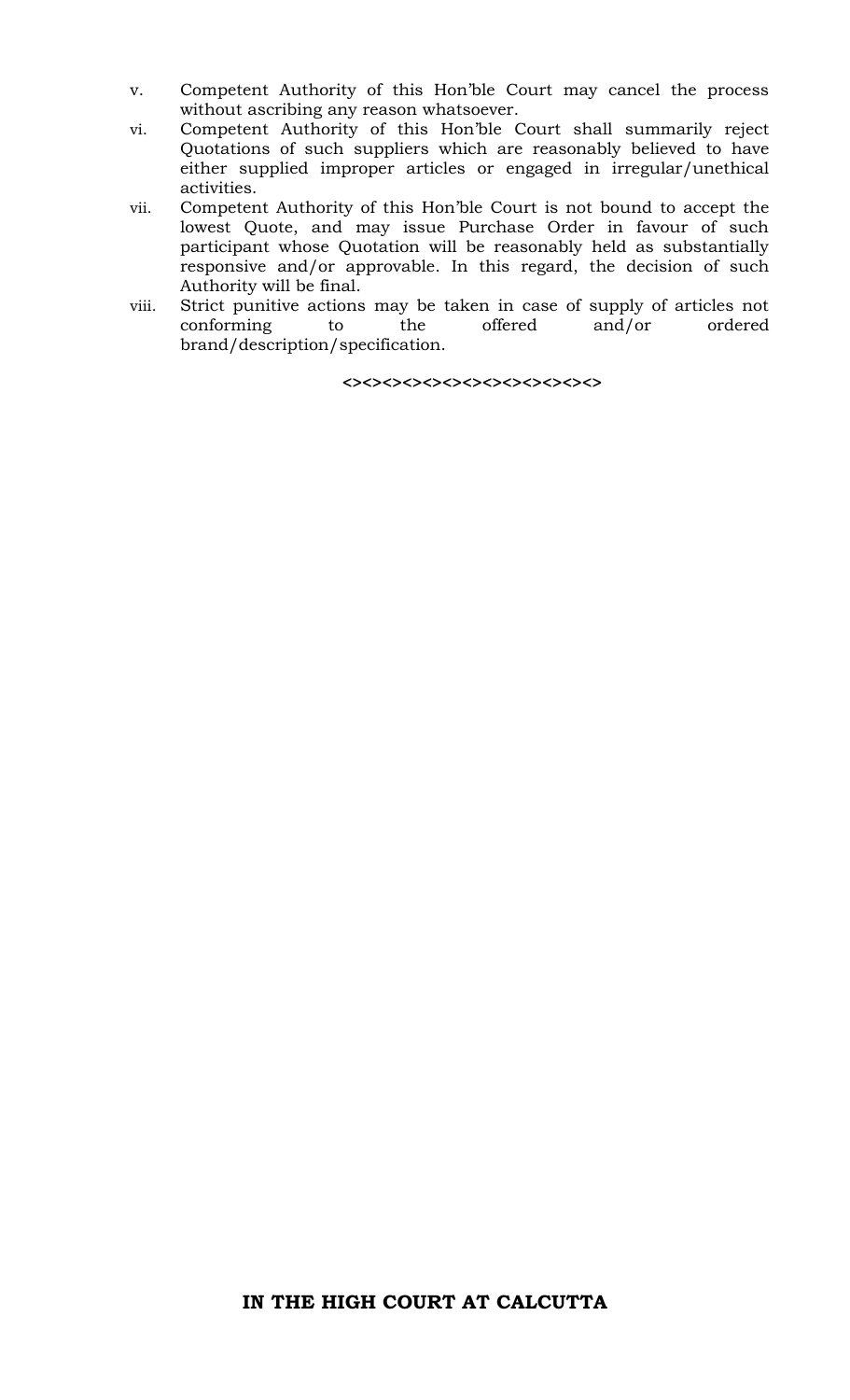# *Appellate Side*

## **NOTICE INVITING QUOTATION [ \_\_\_\_\_\_\_\_\_\_\_\_\_\_\_\_\_\_\_ ]**

Sealed Quotations are invited from all eligible firms/companies/co-operative society for supply of such articles the list of which is provided herein. Willing participants must read the 'Terms & Conditions' of the instant Notice carefully before submitting Quotations. Submission of Quotations will be construed as the participants' acceptance of the said Terms & Conditions.

Considering the urgent requirement of listed articles, the last date for submission of Quotations will be 27.6.2014.

# **23.6.2014 Deputy Registrar (Accounts), A.S**

## **LIST OF REQUIRED ARTICLES**

| Mini Fridge | Minimum Capacity: 47 litres           |
|-------------|---------------------------------------|
|             | Direct Cool' Technology               |
|             | Single Door, Colour: Red/Silvery Grey |
| Micro Oven  |                                       |

## **TERMS & CONDITIONS**

- **D.** ELIGIBILITY: All enlisted suppliers of this Hon'ble Court, Authorised-Dealers/Authorised Sub-Dealers/Stockists/Show-Rooms of various reputed brands of the listed articles, M/S Calcutta Wholesale Consumers' Co-Operative Society Limited shall be eligible to submit Quotations. **However, such Authorised-Dealers/Authorised Sub-Dealers/Stockists must submit documentary proof of fulfillment of eligibility along with their Quotations. All participants must submit copy of PAN along with their Quotations.**
- **E.** LAST DATE: No Quotations, irrespective of whether submitted by hand or sent by post/courier, will be accepted after **16-00 hours of 25.6.2014**.
- **F.** PAYMENT TERMS: Upon supply of the listed articles, payment will be made within 90 (ninety) working days, subject to satisfactory functioning of the articles/machines and availability of fund.
- **G.** GENERAL:
	- ix. Quotations must be submitted in **sealed ('***gala'***-sealed) envelopes**. Envelopes which are merely pasted with adhesives/closed with adhesive-tapes/stapled will not be considered and/or will be summarily rejected. **Envelopes containing Quotations must be superscribed 'PPC/\_'** .
	- x. Willing participants submitting Quotations must specify the address(s) of their office(s) as well as Contact Number(s) for the purpose of quick communication in the event of urgency.
	- xi. **Rates should be quoted indicating 'Price per Unit' and should be inclusive of all additional taxes, charges etc.**
	- xii. Canvassing on the part of any participant will render cancellation of its Quotation.
	- xiii. Competent Authority of this Hon'ble Court may cancel the process without ascribing any reason whatsoever.
	- xiv. Competent Authority of this Hon'ble Court shall summarily reject Quotations of such suppliers which are reasonably believed to have either supplied improper articles or engaged in irregular/unethical activities.
	- xv. Competent Authority of this Hon'ble Court is not bound to accept the lowest Quote, and may issue Purchase Order in favour of such participant whose Quotation will be reasonably held as substantially responsive and/or approvable. In this regard, the decision of such Authority will be final.